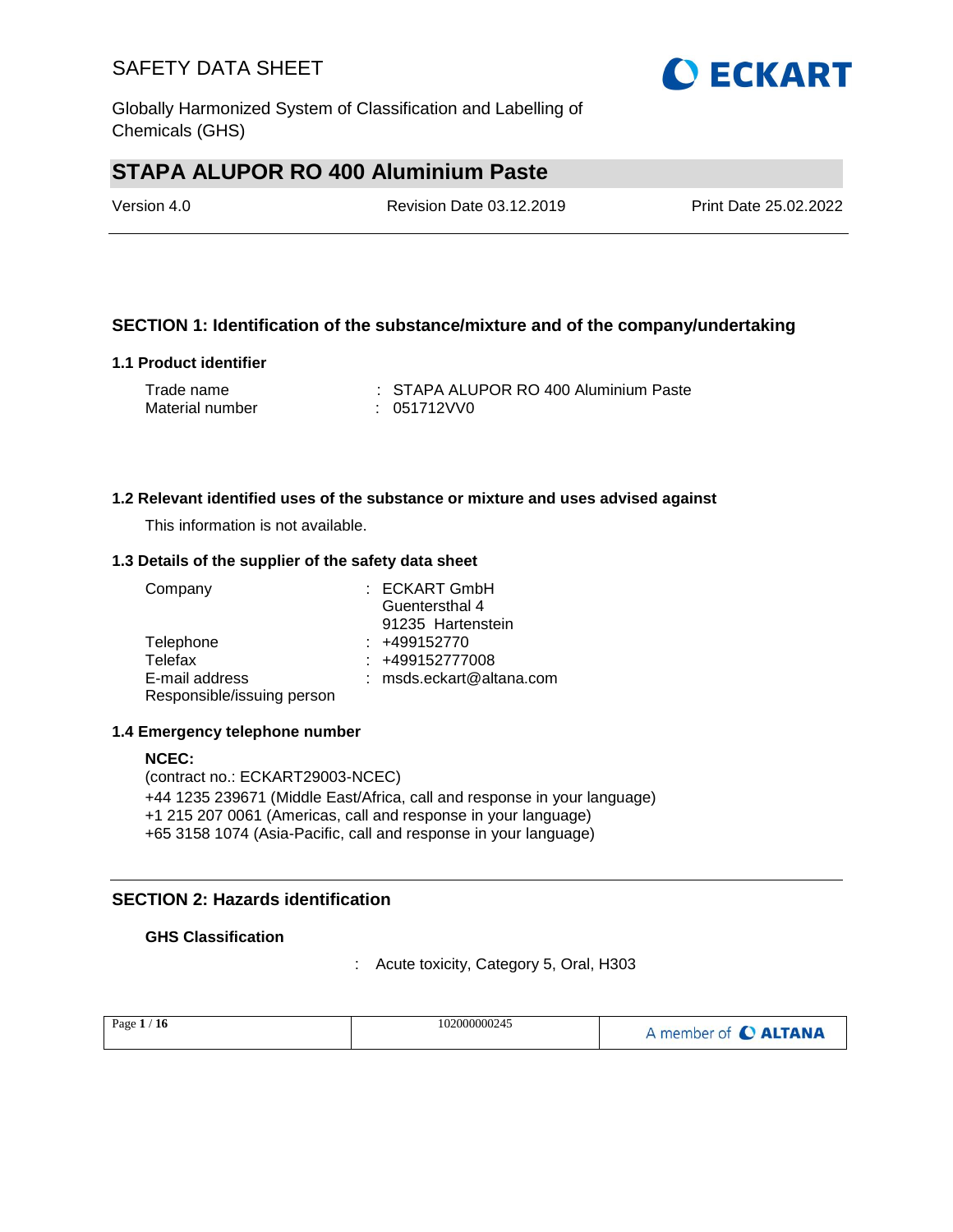

Globally Harmonized System of Classification and Labelling of Chemicals (GHS)

# **STAPA ALUPOR RO 400 Aluminium Paste**

| Version 4.0 | Revision Date 03.12.2019 | <b>Print Date 25.02.2022</b> |
|-------------|--------------------------|------------------------------|
|             |                          |                              |

# **GHS-Labelling** Signal word : Warning Hazard statements : H303: May be harmful if swallowed. Precautionary statements : **Response:**  P312 Call a POISON CENTER/doctor if you feel unwell.

#### **Hazardous components which must be listed on the label**

| <b>Identification</b> | CAS-No.  |
|-----------------------|----------|
| 2,2'-oxydiethanol     | 111-46-6 |

#### **Other hazards which do not result in classification**

Combustible Solids

#### **SECTION 3: Composition/information on ingredients**

Substance name : . Substance No. **:**  $\qquad \qquad$  :

#### **Hazardous components**

| Chemical name                 | CAS-No.<br>EINECS-No.  | Classification and<br>labelling | Concentration[%] |
|-------------------------------|------------------------|---------------------------------|------------------|
| aluminium powder (stabilised) | 7429-90-5<br>231-072-3 | Flam. Sol.;1;H228               | $50 - 100$       |
| 2,2'-oxybisethanol            | 111-46-6<br>203-872-2  | Acute $Tox$ : 4; H302           | $25 - 50$        |

For the full text of the H-Statements mentioned in this Section, see Section 16.

| Page $2/16$ | 102000000245 | A member of C ALTANA |
|-------------|--------------|----------------------|
|             |              |                      |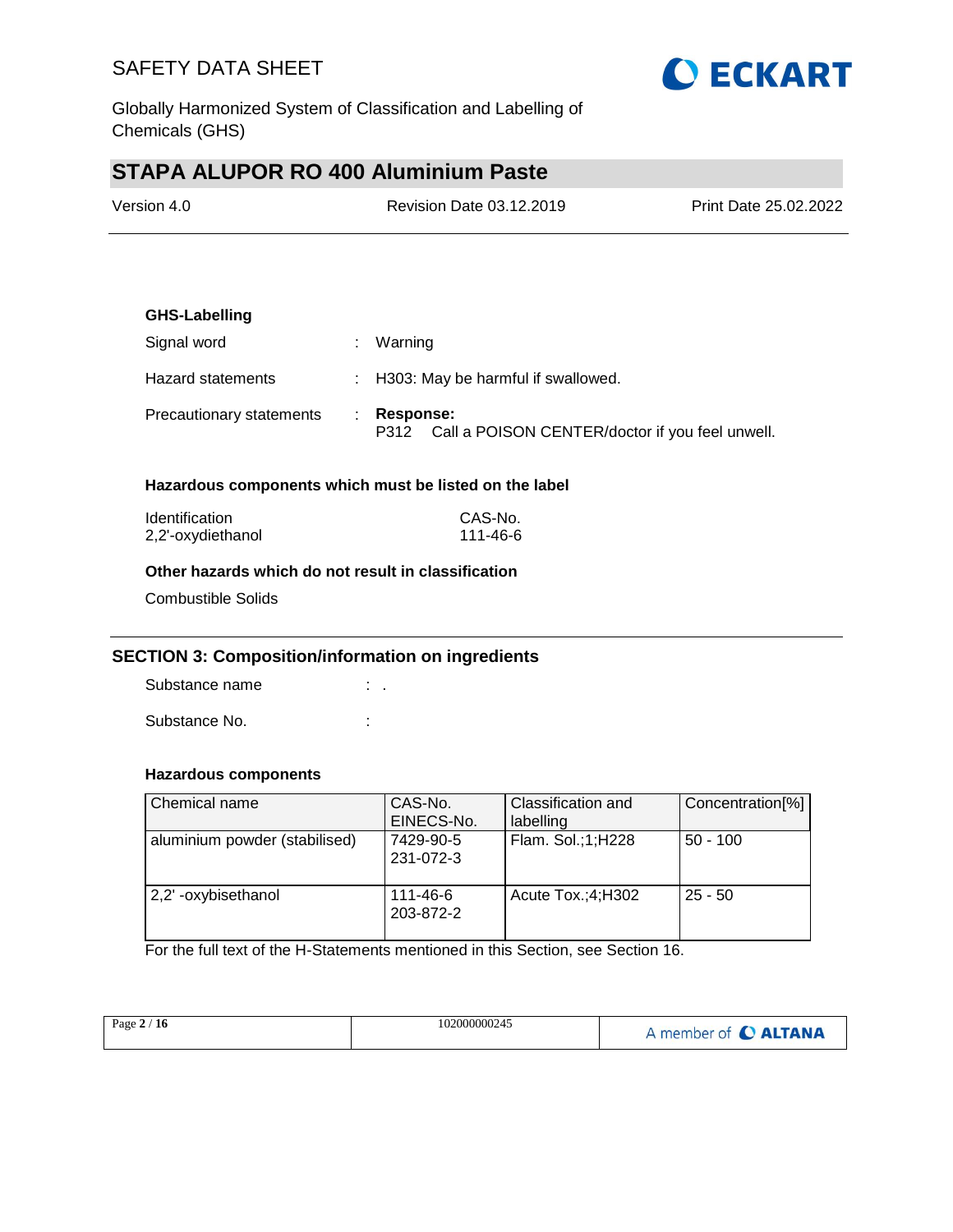Globally Harmonized System of Classification and Labelling of Chemicals (GHS)

# **STAPA ALUPOR RO 400 Aluminium Paste**

Version 4.0 Revision Date 03.12.2019 Print Date 25.02.2022

**O ECKART** 

#### **SECTION 4: First aid measures**

#### **4.1 Description of first aid measures**

| General advice          | $:$ Move the victim to fresh air.<br>Do not leave the victim unattended.                                                                                                        |
|-------------------------|---------------------------------------------------------------------------------------------------------------------------------------------------------------------------------|
|                         | Move out of dangerous area.<br>Show this safety data sheet to the doctor in attendance.                                                                                         |
| If inhaled              | : If unconscious, place in recovery position and seek medical<br>advice.<br>If symptoms persist, call a physician.                                                              |
| In case of skin contact | : Wash off immediately with soap and plenty of water.                                                                                                                           |
| In case of eye contact  | $\therefore$ Flush eyes with water as a precaution.<br>Remove contact lenses.<br>Keep eye wide open while rinsing.<br>If eye irritation persists, consult a specialist.         |
|                         | Immediately flush eye(s) with plenty of water.                                                                                                                                  |
| If swallowed            | : Keep respiratory tract clear.<br>Do not give milk or alcoholic beverages.<br>Never give anything by mouth to an unconscious person.<br>If symptoms persist, call a physician. |

#### **4.2 Most important symptoms and effects, both acute and delayed**

This information is not available.

#### **4.3 Indication of any immediate medical attention and special treatment needed**

This information is not available.

| 102000000245<br>Page $3/16$<br>A member of C ALTANA |
|-----------------------------------------------------|
|-----------------------------------------------------|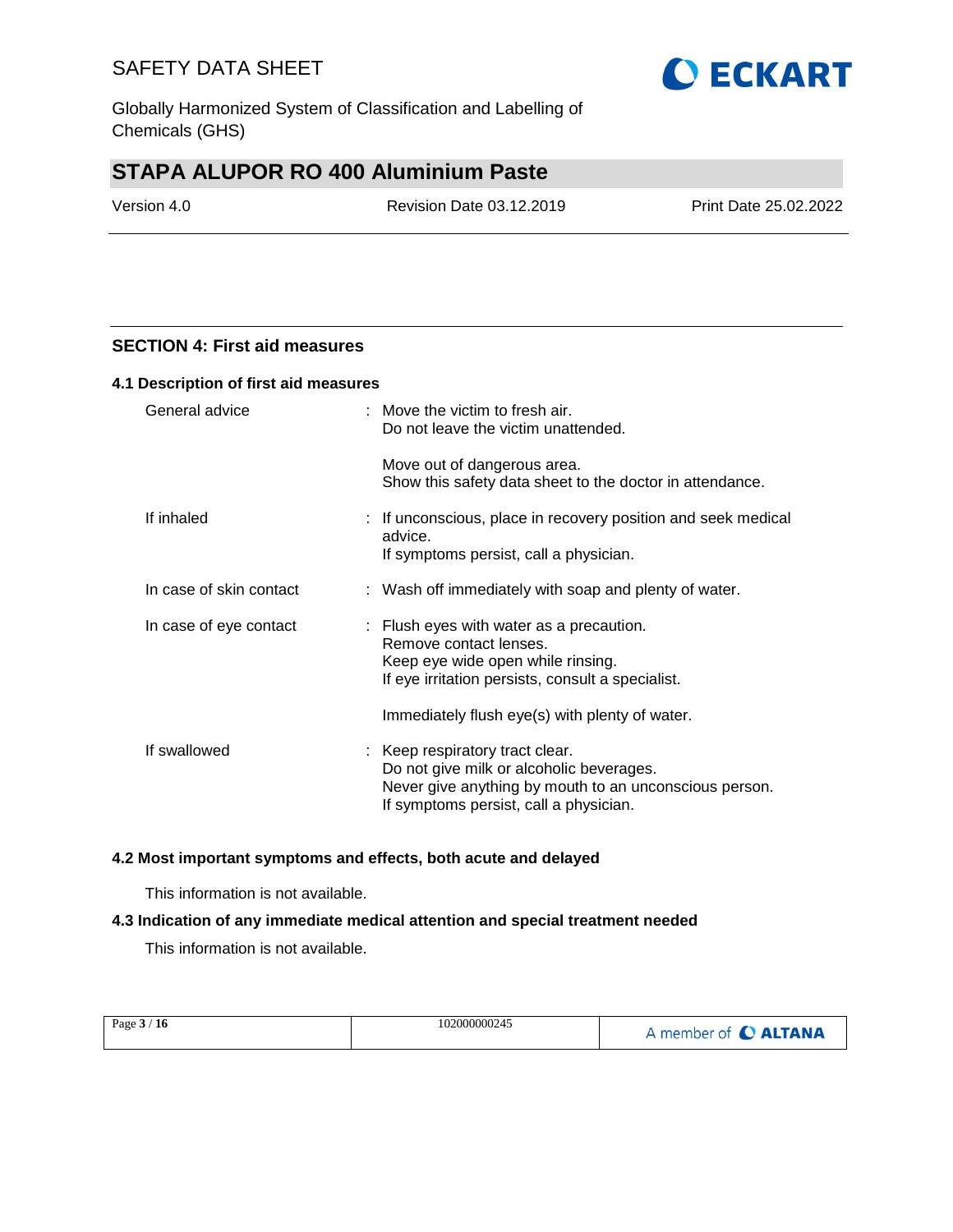Globally Harmonized System of Classification and Labelling of Chemicals (GHS)

# **STAPA ALUPOR RO 400 Aluminium Paste**

Version 4.0 Revision Date 03.12.2019 Print Date 25.02.2022

### **SECTION 5: Firefighting measures**

#### **5.1 Extinguishing media**

| Suitable extinguishing media      | : Dry sand, Special powder against metal fire   |
|-----------------------------------|-------------------------------------------------|
| Unsuitable extinguishing<br>media | : Water, Foam, ABC powder, Carbon dioxide (CO2) |

#### **5.2 Special hazards arising from the substance or mixture**

This information is not available.

#### **5.3 Advice for firefighters**

| Special protective equipment<br>for firefighters | : Use personal protective equipment.                                                                                                                   |
|--------------------------------------------------|--------------------------------------------------------------------------------------------------------------------------------------------------------|
|                                                  | Wear self-contained breathing apparatus for firefighting if<br>necessary.                                                                              |
| Further information                              | : Standard procedure for chemical fires. Use extinguishing<br>measures that are appropriate to local circumstances and the<br>surrounding environment. |

#### **SECTION 6: Accidental release measures**

#### **6.1 Personal precautions, protective equipment and emergency procedures**

| Personal precautions | : Avoid dust formation.            |
|----------------------|------------------------------------|
|                      | Evacuate personnel to safe areas.  |
|                      | Use personal protective equipment. |
|                      | Remove all sources of ignition.    |

#### **6.2 Environmental precautions**

Environmental precautions : Prevent further leakage or spillage if safe to do so.

| Page $4/16$ | 102000000245 | A member of C ALTANA |
|-------------|--------------|----------------------|
|             |              |                      |

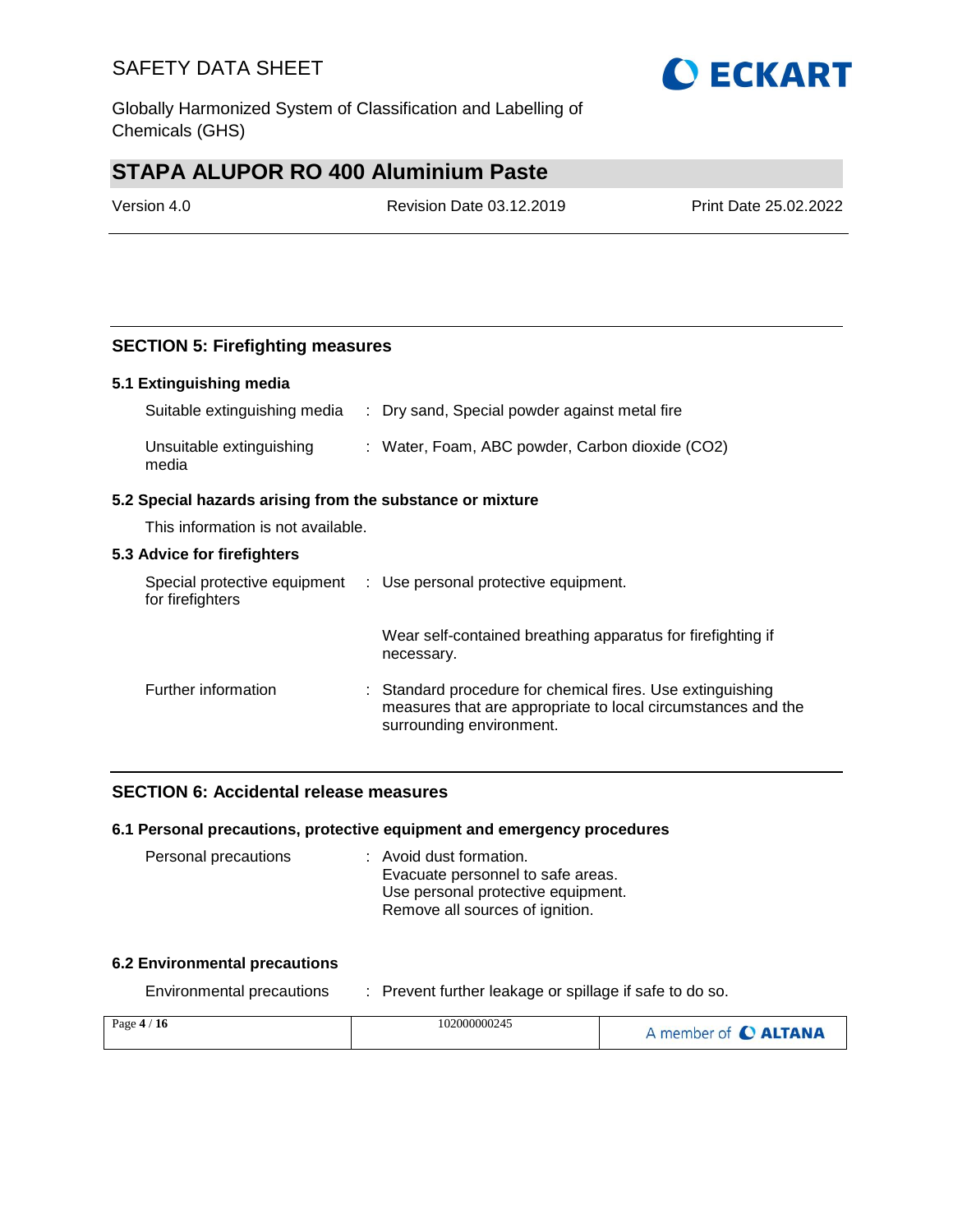

Globally Harmonized System of Classification and Labelling of Chemicals (GHS)

# **STAPA ALUPOR RO 400 Aluminium Paste**

| Version 4.0 | Revision Date 03.12.2019 | Print Date 25.02.2022 |
|-------------|--------------------------|-----------------------|
|             |                          |                       |

If the product contaminates rivers and lakes or drains inform respective authorities.

#### **6.3 Methods and materials for containment and cleaning up**

| Methods for cleaning up | : Use mechanical handling equipment.<br>Soak up with inert absorbent material (e.g. sand, silica gel,<br>acid binder, universal binder, sawdust). |
|-------------------------|---------------------------------------------------------------------------------------------------------------------------------------------------|
|                         | Do not flush with water.<br>Keep in suitable, closed containers for disposal.                                                                     |

#### **6.4 Reference to other sections**

For personal protection see section 8.

### **SECTION 7: Handling and storage**

#### **7.1 Precautions for safe handling**

| Advice on safe handling                            | : Keep away from heat and sources of ignition. Avoid dust<br>formation. Ensure adequate ventilation.                                                                                                                                                                          |
|----------------------------------------------------|-------------------------------------------------------------------------------------------------------------------------------------------------------------------------------------------------------------------------------------------------------------------------------|
|                                                    | Avoid formation of respirable particles. Do not breathe<br>vapours/dust. For personal protection see section 8. Smoking,<br>eating and drinking should be prohibited in the application<br>area. Dispose of rinse water in accordance with local and<br>national regulations. |
| Advice on protection against<br>fire and explosion | : Keep away from open flames, hot surfaces and sources of<br>ignition. Earthing of containers and apparatuses is essential.                                                                                                                                                   |
|                                                    | Normal measures for preventive fire protection.                                                                                                                                                                                                                               |
| Hygiene measures                                   | : When using do not eat or drink. When using do not smoke.<br>Wash hands before breaks and at the end of workday.                                                                                                                                                             |

#### **7.2 Conditions for safe storage, including any incompatibilities**

| Page $5/16$ | 102000000245 | A member of <b>C ALTANA</b> |
|-------------|--------------|-----------------------------|
|-------------|--------------|-----------------------------|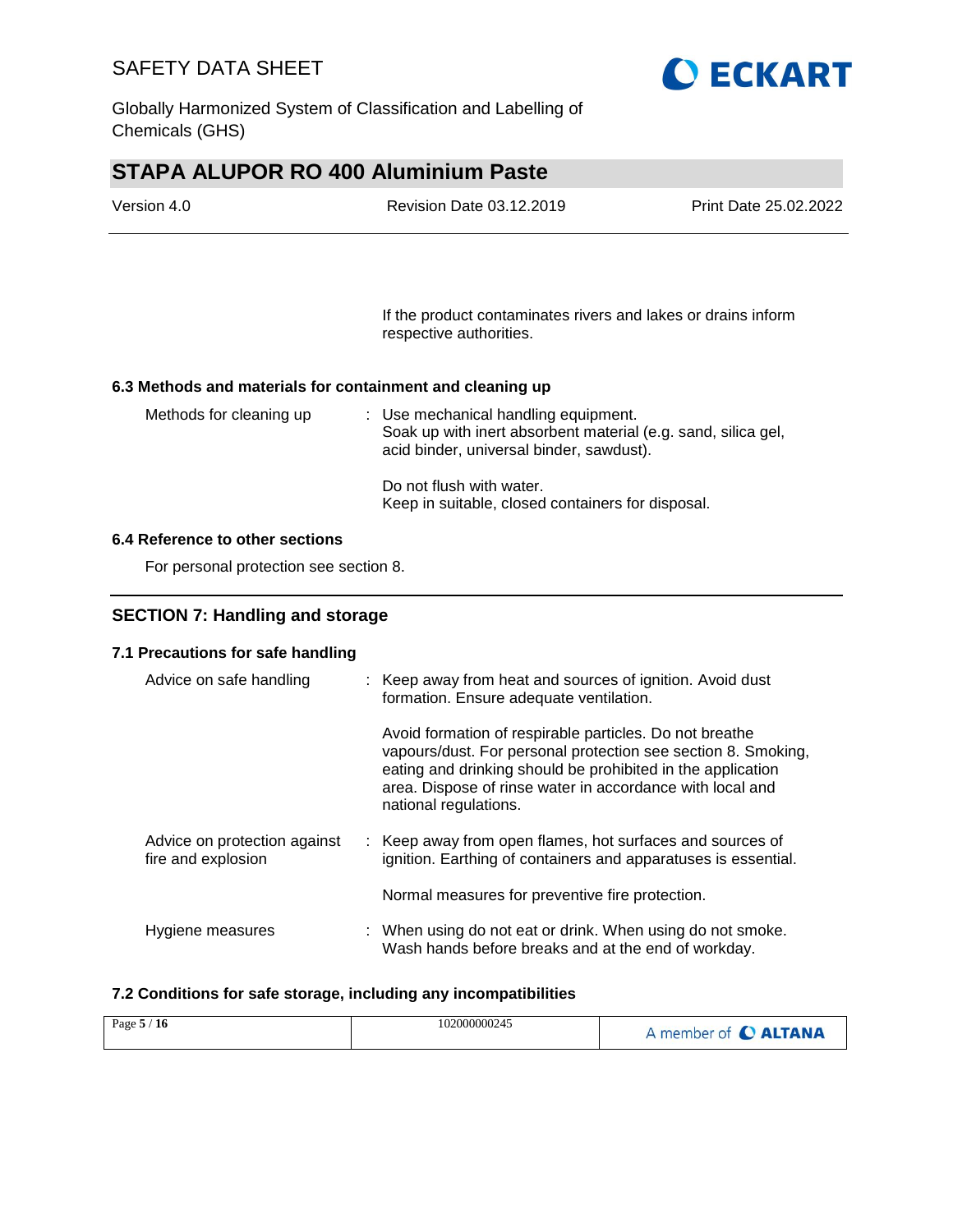

Globally Harmonized System of Classification and Labelling of Chemicals (GHS)

| <b>STAPA ALUPOR RO 400 Aluminium Paste</b>       |                                                                                                                                                                                                                                                                        |                       |  |
|--------------------------------------------------|------------------------------------------------------------------------------------------------------------------------------------------------------------------------------------------------------------------------------------------------------------------------|-----------------------|--|
| Version 4.0                                      | Revision Date 03.12.2019                                                                                                                                                                                                                                               | Print Date 25,02,2022 |  |
|                                                  |                                                                                                                                                                                                                                                                        |                       |  |
| Requirements for storage<br>areas and containers | : Keep container tightly closed in a dry and well-ventilated<br>place. Electrical installations / working materials must comply<br>with the technological safety standards.                                                                                            |                       |  |
|                                                  | Store in original container. Keep containers tightly closed in a<br>cool, well-ventilated place. Keep container closed when not in<br>use. Keep away from sources of ignition - No smoking.                                                                            |                       |  |
| Further information on<br>storage conditions     | : Protect from humidity and water. Do not allow to dry.                                                                                                                                                                                                                |                       |  |
| Advice on common storage                         | : Do not store together with oxidizing and self-igniting products.<br>Never allow product to get in contact with water during<br>storage. Keep away from oxidizing agents, strongly alkaline<br>and strongly acid materials in order to avoid exothermic<br>reactions. |                       |  |
| Other data                                       | No decomposition if stored and applied as directed.                                                                                                                                                                                                                    |                       |  |

### **7.3 Specific end use(s)**

This information is not available.

### **SECTION 8: Exposure controls/personal protection**

### **8.1 Control parameters**

### **Germany:**

| Components                                 | CAS-No.   | Value type<br>(Form of<br>exposure) | Control<br>parameters | Update     | <b>Basis</b> |
|--------------------------------------------|-----------|-------------------------------------|-----------------------|------------|--------------|
| aluminium<br>powder<br>(stabilised)        | 7429-90-5 | AGW (Inhalable<br>fraction)         | $10 \text{ mg/m}$     | 2014-04-02 | DE TRGS 900  |
| Peak-limit: excursion<br>factor (category) |           | 2; (II)                             |                       |            |              |

| Page $6/16$ | 102000000245 | A member of C ALTANA |
|-------------|--------------|----------------------|
|             |              |                      |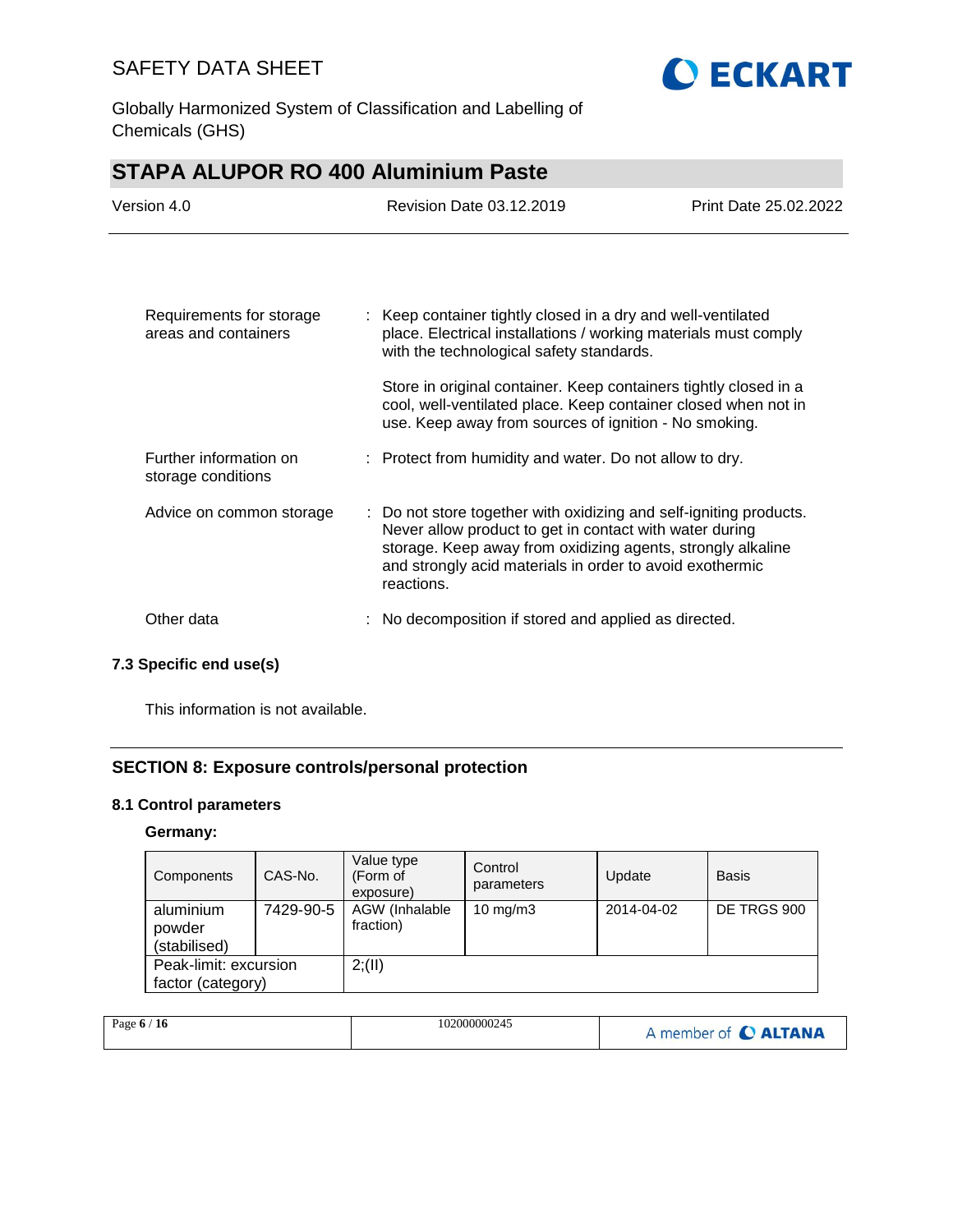

Globally Harmonized System of Classification and Labelling of Chemicals (GHS)

# **STAPA ALUPOR RO 400 Aluminium Paste**

| Version 4.0 |
|-------------|
|-------------|

Revision Date 03.12.2019 Print Date 25.02.2022

| Further information                        |           | Commission for dangerous substances Senate commission for the<br>review of compounds at the work place dangerous for the health<br>(MAK-commission).                                                                                                                  |                                                                                                                                 |            |             |  |
|--------------------------------------------|-----------|-----------------------------------------------------------------------------------------------------------------------------------------------------------------------------------------------------------------------------------------------------------------------|---------------------------------------------------------------------------------------------------------------------------------|------------|-------------|--|
| aluminium<br>powder<br>(stabilised)        | 7429-90-5 | AGW (Alveolate<br>fraction)                                                                                                                                                                                                                                           | 1,25 mg/m3<br>2014-04-02<br>DE TRGS 900                                                                                         |            |             |  |
| Peak-limit: excursion<br>factor (category) |           | 2; (II)                                                                                                                                                                                                                                                               |                                                                                                                                 |            |             |  |
| Further information                        |           | (MAK-commission).                                                                                                                                                                                                                                                     | Commission for dangerous substances Senate commission for the<br>review of compounds at the work place dangerous for the health |            |             |  |
| $2,2' -$<br>oxybisethano                   | 111-46-6  | <b>AGW</b>                                                                                                                                                                                                                                                            | 10 ppm<br>44 mg/m3                                                                                                              | 2008-06-01 | DE TRGS 900 |  |
| Peak-limit: excursion<br>factor (category) |           | 4(11)                                                                                                                                                                                                                                                                 |                                                                                                                                 |            |             |  |
| Further information                        |           | Senate commission for the review of compounds at the work<br>place dangerous for the health (MAK-commission). When there is<br>compliance with the OEL and biological tolerance values, there is<br>no risk of harming the unborn child                               |                                                                                                                                 |            |             |  |
| $\overline{2,2'}$ -<br>oxybisethano        | 111-46-6  | AGW (Vapour<br>and aerosols)                                                                                                                                                                                                                                          | 10 ppm<br>44 mg/m3                                                                                                              | 2013-09-19 | DE TRGS 900 |  |
| Peak-limit: excursion<br>factor (category) |           | 4(11)                                                                                                                                                                                                                                                                 |                                                                                                                                 |            |             |  |
| Further information                        |           | Senate commission for the review of compounds at the work<br>place dangerous for the health (MAK-commission). Sum of vapor<br>and aerosols. When there is compliance with the OEL and<br>biological tolerance values, there is no risk of harming the unborn<br>child |                                                                                                                                 |            |             |  |

#### **8.2 Exposure controls**

### **Personal protective equipment**

| Page 7 / 16 | 102000000245 | A member of C ALTANA |
|-------------|--------------|----------------------|
|-------------|--------------|----------------------|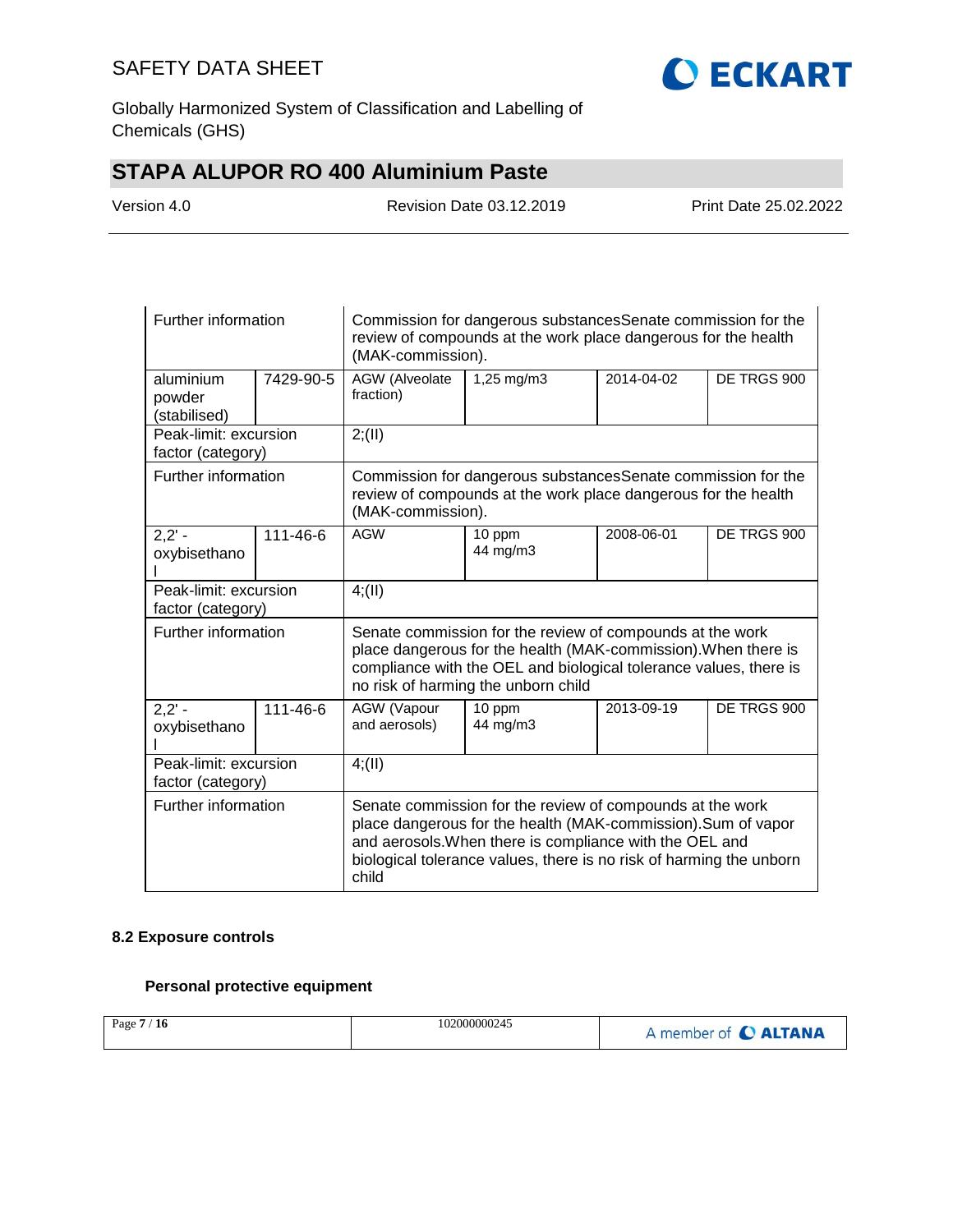

Globally Harmonized System of Classification and Labelling of Chemicals (GHS)

# **STAPA ALUPOR RO 400 Aluminium Paste**

| Version 4.0              |   | Revision Date 03.12.2019                                                                                                                                                                                                                                                                                                                                                                                                                                                                                                                                                                                                                                                                                                                                                                                           | Print Date 25.02.2022 |
|--------------------------|---|--------------------------------------------------------------------------------------------------------------------------------------------------------------------------------------------------------------------------------------------------------------------------------------------------------------------------------------------------------------------------------------------------------------------------------------------------------------------------------------------------------------------------------------------------------------------------------------------------------------------------------------------------------------------------------------------------------------------------------------------------------------------------------------------------------------------|-----------------------|
| Eye protection           | ÷ | Eye wash bottle with pure water                                                                                                                                                                                                                                                                                                                                                                                                                                                                                                                                                                                                                                                                                                                                                                                    |                       |
|                          |   |                                                                                                                                                                                                                                                                                                                                                                                                                                                                                                                                                                                                                                                                                                                                                                                                                    |                       |
| Hand protection          |   |                                                                                                                                                                                                                                                                                                                                                                                                                                                                                                                                                                                                                                                                                                                                                                                                                    |                       |
| Material                 |   | Solvent-resistant gloves                                                                                                                                                                                                                                                                                                                                                                                                                                                                                                                                                                                                                                                                                                                                                                                           |                       |
| Remarks                  |   | Take note of the information given by the producer concerning<br>permeability and break through times, and of special<br>workplace conditions (mechanical strain, duration of contact).<br>The exact break through time can be obtained from the<br>protective glove producer and this has to be observed.<br>Please observe the instructions regarding permeability and<br>breakthrough time which are provided by the supplier of the<br>gloves. Also take into consideration the specific local<br>conditions under which the product is used, such as the<br>danger of cuts, abrasion, and the contact time.<br>Recommended preventive skin protection<br>Skin should be washed after contact.<br>The suitability for a specific workplace should be discussed<br>with the producers of the protective gloves. |                       |
|                          |   | The suitability for a specific workplace should be discussed<br>with the producers of the protective gloves.                                                                                                                                                                                                                                                                                                                                                                                                                                                                                                                                                                                                                                                                                                       |                       |
| Skin and body protection |   | Long sleeved clothing<br>Safety shoes<br>Choose body protection according to the amount and<br>concentration of the dangerous substance at the work place.                                                                                                                                                                                                                                                                                                                                                                                                                                                                                                                                                                                                                                                         |                       |
|                          |   | Choose body protection according to the amount and<br>concentration of the dangerous substance at the work place.                                                                                                                                                                                                                                                                                                                                                                                                                                                                                                                                                                                                                                                                                                  |                       |
| Respiratory protection   |   | Use suitable breathing protection if workplace concentration<br>requires.                                                                                                                                                                                                                                                                                                                                                                                                                                                                                                                                                                                                                                                                                                                                          |                       |
| Page 8 / 16              |   | 102000000245                                                                                                                                                                                                                                                                                                                                                                                                                                                                                                                                                                                                                                                                                                                                                                                                       | A member of C ALTANA  |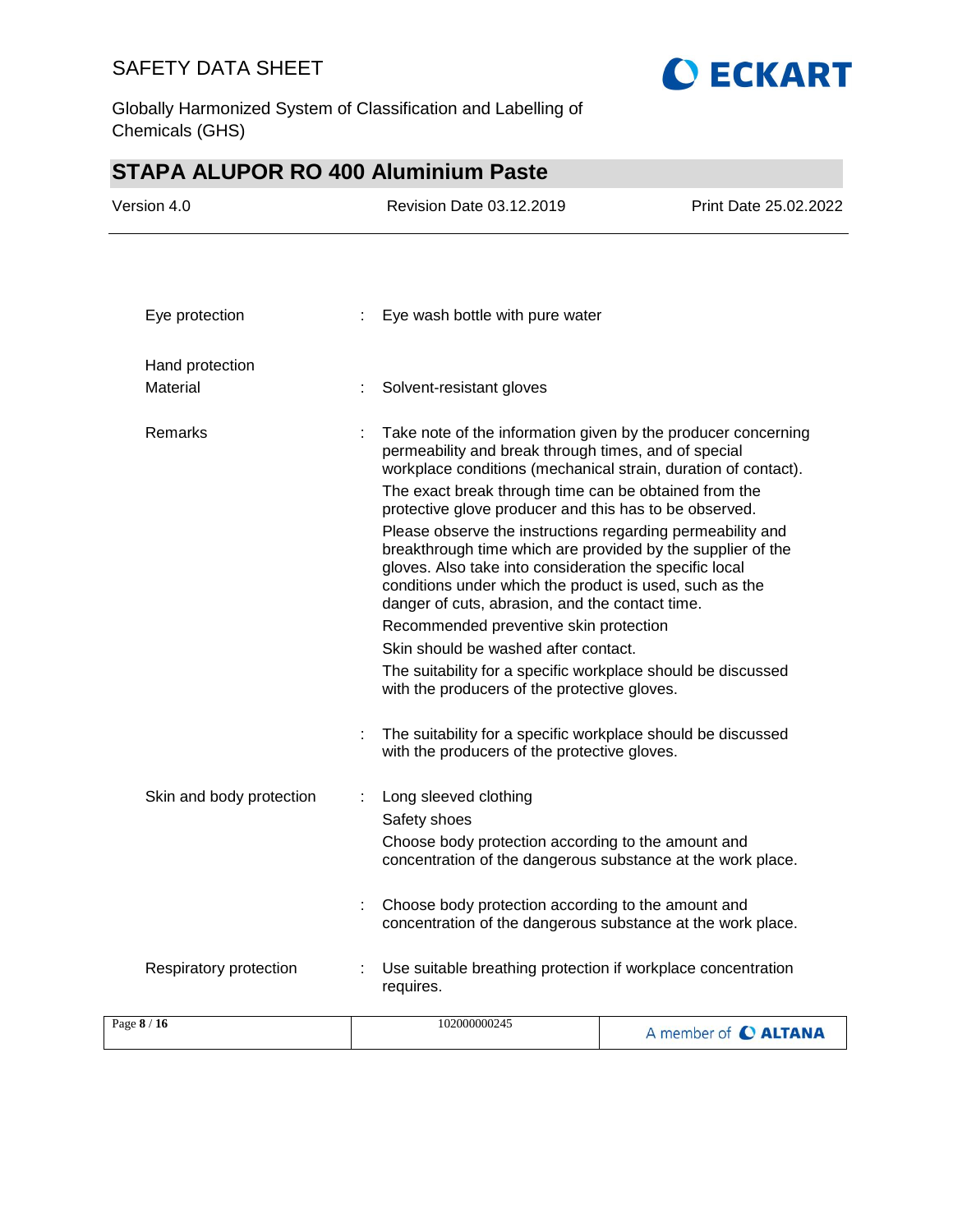

Globally Harmonized System of Classification and Labelling of Chemicals (GHS)

# **STAPA ALUPOR RO 400 Aluminium Paste**

| Version 4.0 | Revision Date 03.12.2019 | Print Date 25.02.2022 |
|-------------|--------------------------|-----------------------|
|             |                          |                       |

#### **Environmental exposure controls**

| General advice |    | Prevent further leakage or spillage if safe to do so.<br>If the product contaminates rivers and lakes or drains inform<br>respective authorities. |
|----------------|----|---------------------------------------------------------------------------------------------------------------------------------------------------|
|                |    |                                                                                                                                                   |
| Water          | ÷  |                                                                                                                                                   |
|                | ÷. | The product should not be allowed to enter drains, water<br>courses or the soil.                                                                  |

### **SECTION 9: Physical and chemical properties**

#### **9.1 Information on basic physical and chemical properties**

| Appearance                  | : Pasty solid           |  |
|-----------------------------|-------------------------|--|
| Colour                      | : silver                |  |
| Odour                       | : characteristic        |  |
| рH                          | : No data available     |  |
| Freezing point              | : No data available     |  |
| Boiling point/boiling range | : No data available     |  |
| Flash point                 | : No data available     |  |
| <b>Bulk density</b>         | No data available<br>t  |  |
| Flammability (solid, gas)   | Combustible Solids<br>÷ |  |
|                             |                         |  |
| Auto-flammability           | not auto-flammable      |  |
| Upper explosion limit       | : No data available     |  |
|                             |                         |  |

| Page $9/16$<br>102000000245 | A member of C ALTANA |
|-----------------------------|----------------------|
|-----------------------------|----------------------|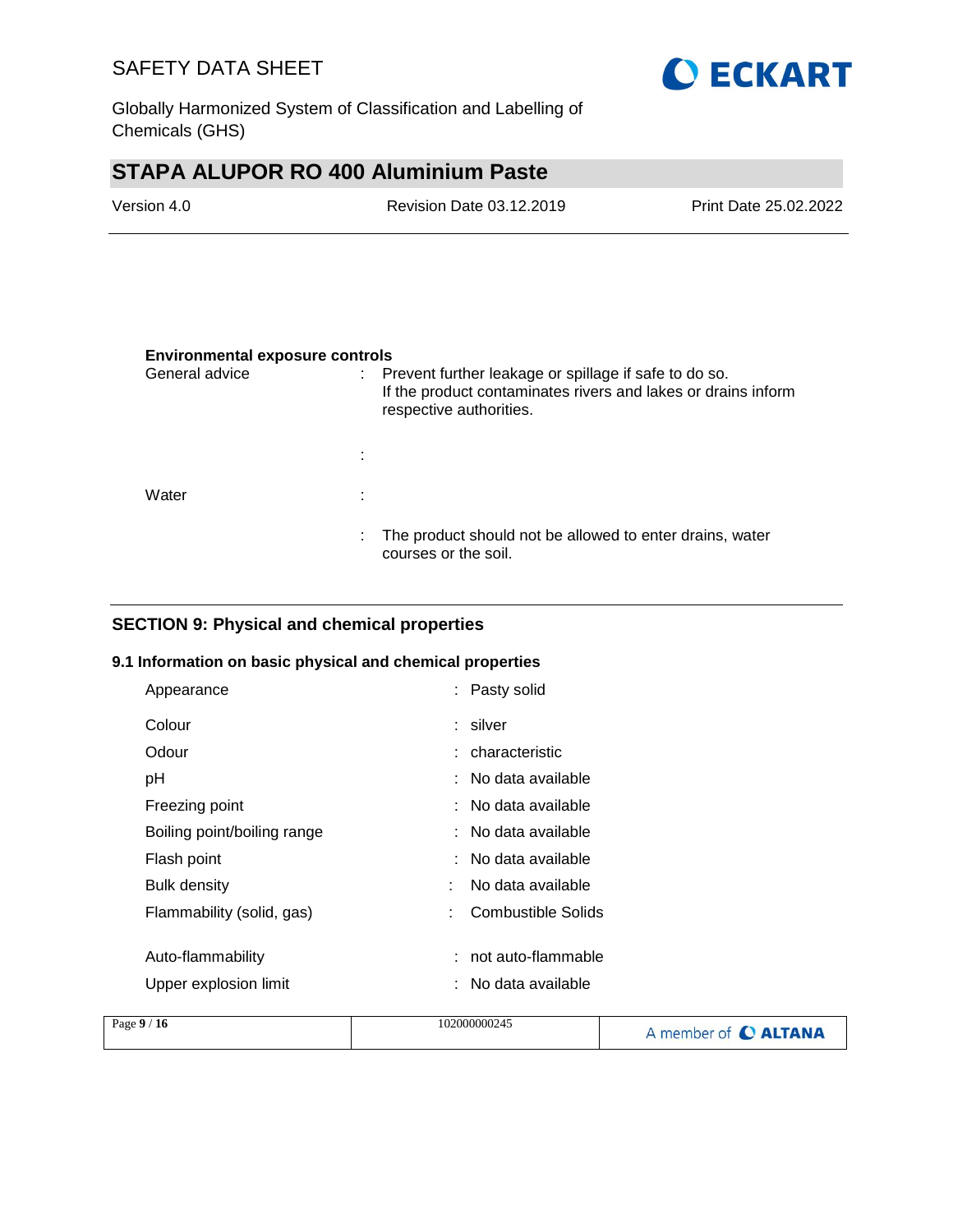

Globally Harmonized System of Classification and Labelling of Chemicals (GHS)

# **STAPA ALUPOR RO 400 Aluminium Paste**

| Version 4.0 | Revision Date 03.12.2019 | Print Date 25.02.2022 |
|-------------|--------------------------|-----------------------|
|             |                          |                       |

| Lower explosion limit                  | No data available     |
|----------------------------------------|-----------------------|
| Vapour pressure                        | No data available     |
| Density                                | :   No data available |
| Water solubility                       | No data available     |
| Miscibility with water                 | : immiscible          |
| Solubility in other solvents           | : No data available   |
| Partition coefficient: n-octanol/water | No data available     |
| Ignition temperature                   | No data available     |
| Thermal decomposition                  | :   No data available |
| Viscosity, dynamic                     | : No data available   |
| Viscosity, kinematic                   | No data available     |
| Flow time                              | : No data available   |
| Explosive properties                   | Not explosive         |

#### **9.2 Other information**

No data available

### **SECTION 10: Stability and reactivity**

#### **10.1 Reactivity**

No decomposition if stored and applied as directed.

#### **10.2 Chemical stability**

No decomposition if stored and applied as directed.

#### **10.3 Possibility of hazardous reactions**

| Hazardous reactions | : Reacts with alkalis, acids, halogenes and oxidizing agents.<br>Contact with acids and alkalis may release hydrogen.<br>Mixture reacts slowly with water resulting in evolution of<br>hydrogen. |                      |
|---------------------|--------------------------------------------------------------------------------------------------------------------------------------------------------------------------------------------------|----------------------|
| Page 10 / 16        | 102000000245                                                                                                                                                                                     | A member of C ALTANA |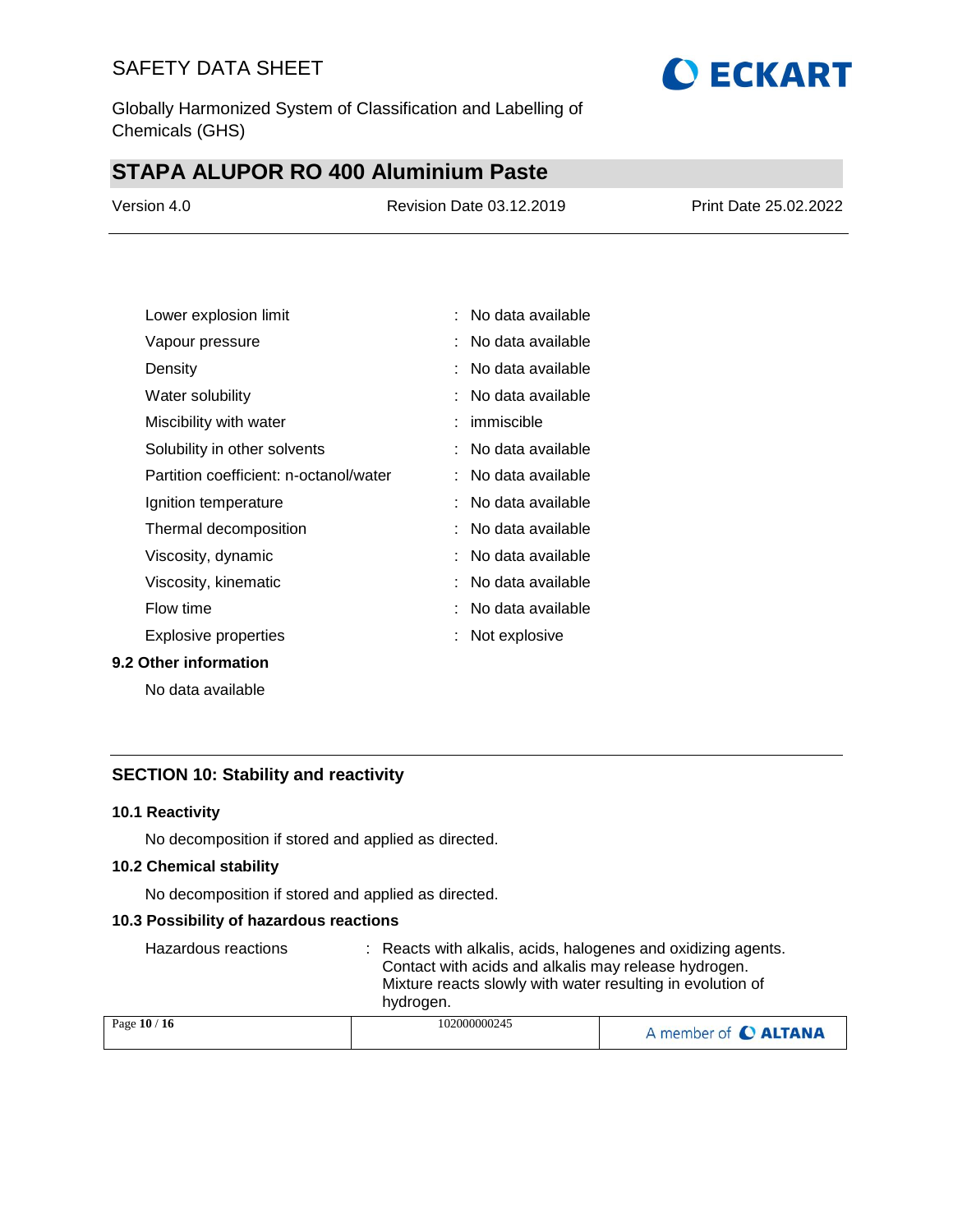

Globally Harmonized System of Classification and Labelling of Chemicals (GHS)

# **STAPA ALUPOR RO 400 Aluminium Paste**

| Version 4.0                                  | <b>Revision Date 03.12.2019</b>                                               | Print Date 25.02.2022 |
|----------------------------------------------|-------------------------------------------------------------------------------|-----------------------|
|                                              |                                                                               |                       |
|                                              | Vapour/air-mixtures are explosive at intense warming.                         |                       |
|                                              | Stable under recommended storage conditions.                                  |                       |
| 10.4 Conditions to avoid                     |                                                                               |                       |
| Conditions to avoid                          | Do not allow to dry.                                                          |                       |
|                                              | No data available                                                             |                       |
| 10.5 Incompatible materials                  |                                                                               |                       |
| Materials to avoid                           | $:$ Acids<br><b>Bases</b><br>Oxidizing agents<br>Highly halogenated compounds |                       |
| 10.6 Hazardous decomposition products        |                                                                               |                       |
| Hazardous decomposition<br>products          | : No data available                                                           |                       |
| Other information                            | : No data available                                                           |                       |
| <b>SECTION 11: Toxicological information</b> |                                                                               |                       |
| 11.1 Information on toxicological effects    |                                                                               |                       |
| <b>Acute toxicity</b>                        |                                                                               |                       |
| <b>Components:</b>                           |                                                                               |                       |
| 2,2'-oxybisethanol:<br>Acute oral toxicity   | LD50 Humans: 1 120 mg/kg                                                      |                       |
| Acute inhalation toxicity                    | : Rat: $> 4.6$ mg/l                                                           |                       |
| Page 11 / 16                                 | 102000000245                                                                  | A member of C ALTANA  |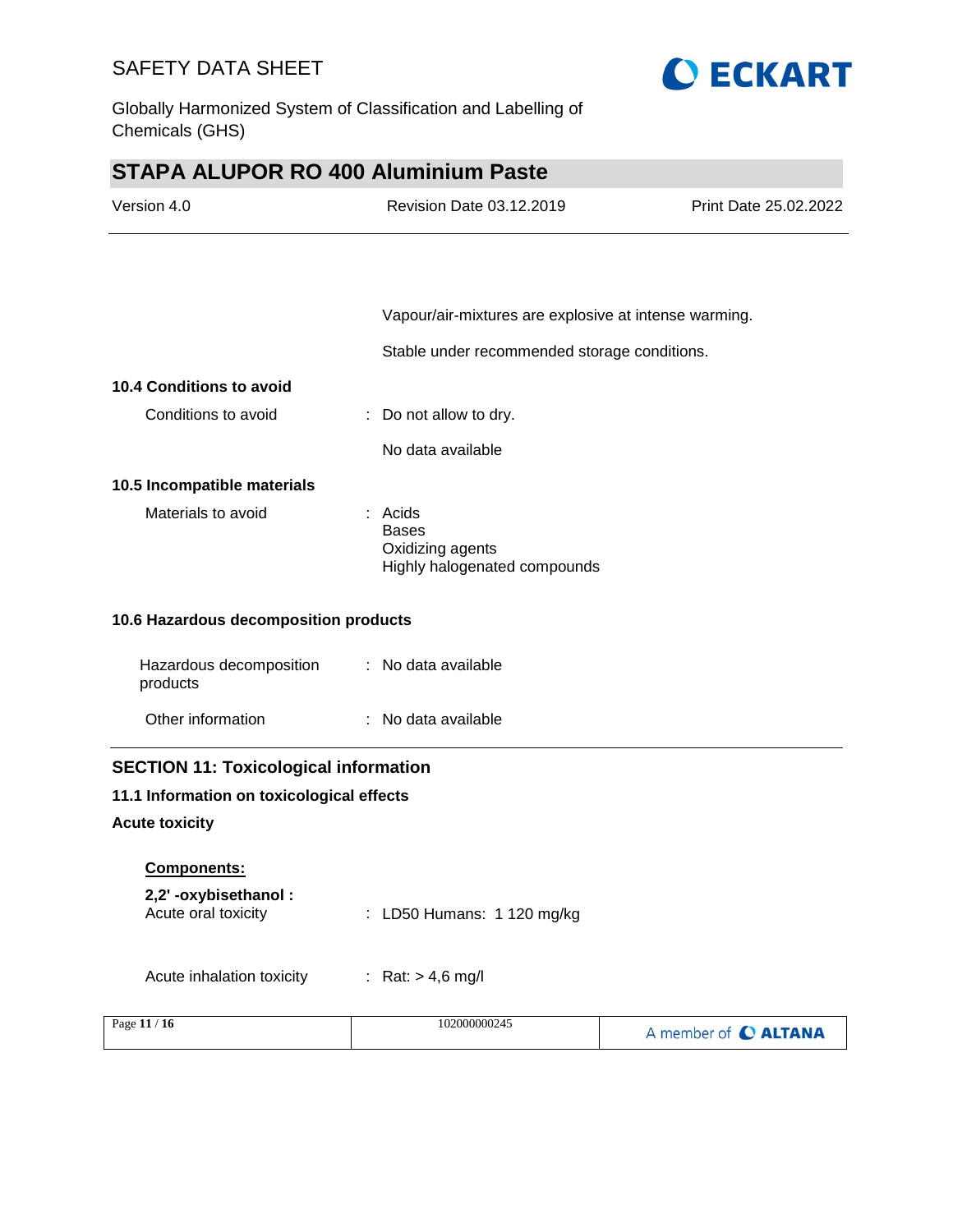

Globally Harmonized System of Classification and Labelling of Chemicals (GHS)

# **STAPA ALUPOR RO 400 Aluminium Paste**

| Version 4.0                               | Revision Date 03.12.2019    | Print Date 25.02.2022 |
|-------------------------------------------|-----------------------------|-----------------------|
|                                           |                             |                       |
|                                           | Exposure time: 4 h          |                       |
| Acute dermal toxicity                     | : LD50 Rabbit: 13 300 mg/kg |                       |
| <b>Skin corrosion/irritation</b>          |                             |                       |
| No data available                         |                             |                       |
| Serious eye damage/eye irritation         |                             |                       |
| No data available                         |                             |                       |
| Respiratory or skin sensitisation         |                             |                       |
| No data available                         |                             |                       |
| Carcinogenicity                           |                             |                       |
| No data available                         |                             |                       |
| <b>Toxicity to reproduction/fertility</b> |                             |                       |
| No data available                         |                             |                       |
| Reprod.Tox./Development/Teratogenicity    |                             |                       |
| No data available                         |                             |                       |
| <b>STOT - single exposure</b>             |                             |                       |
| No data available                         |                             |                       |
| <b>STOT - repeated exposure</b>           |                             |                       |
| No data available                         |                             |                       |
| Page 12 / 16                              | 102000000245                | A member of C ALTANA  |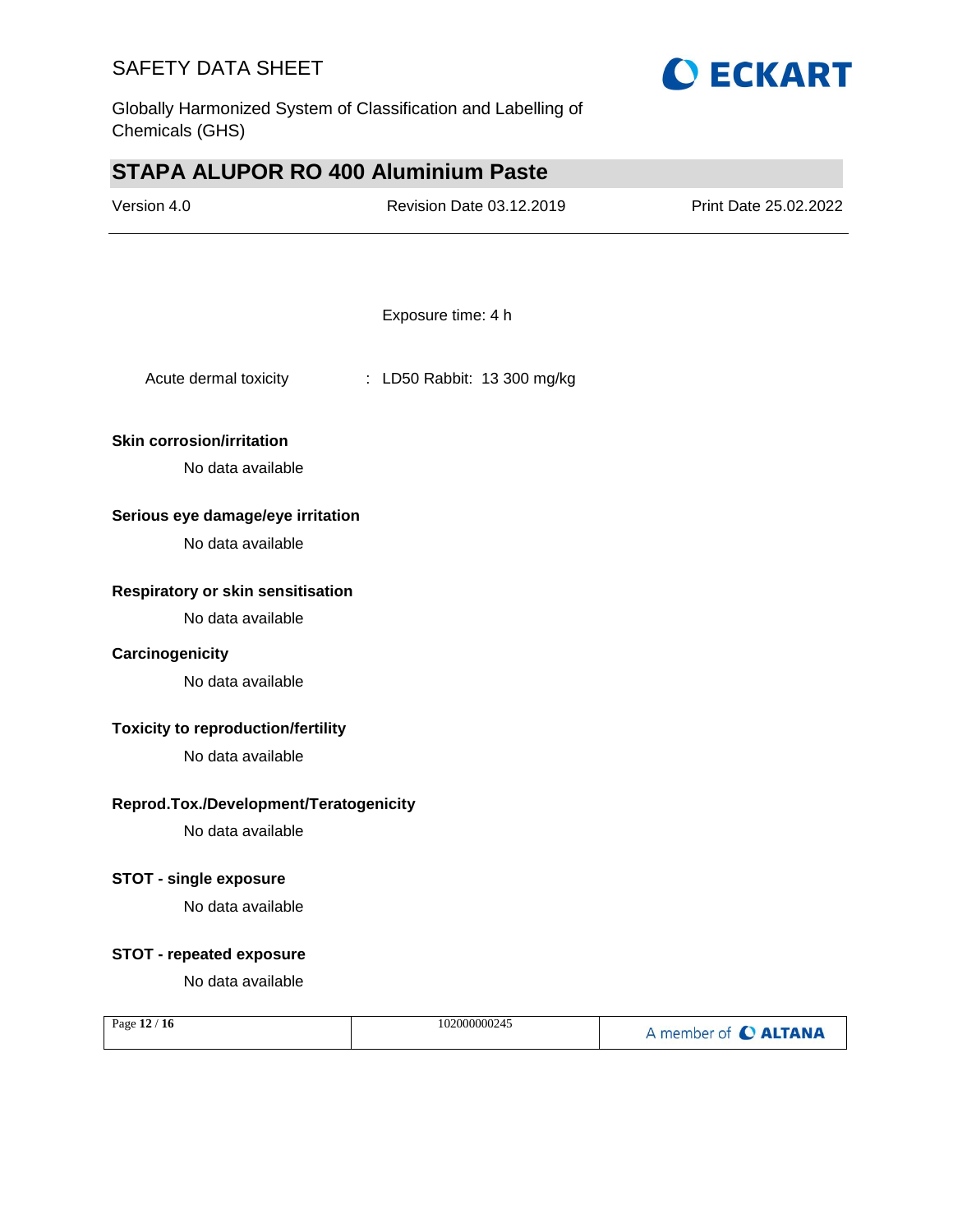

Globally Harmonized System of Classification and Labelling of Chemicals (GHS)

# **STAPA ALUPOR RO 400 Aluminium Paste**

| Version 4.0 | Revision Date 03.12.2019 | Print Date 25.02.2022 |
|-------------|--------------------------|-----------------------|
|             |                          |                       |

#### **Aspiration toxicity**

No data available

#### **Further information**

#### **Product**

No data available

### **SECTION 12: Ecological information**

#### **12.1 Toxicity**

No data available

### **12.2 Persistence and degradability**

No data available

#### **12.3 Bioaccumulative potential**

No data available

#### **12.4 Mobility in soil**

No data available

#### **12.5 Results of PBT and vPvB assessment**

No data available

#### **12.6 Other adverse effects**

| Page 13 / 16 | 102000000245 | A member of C ALTANA |
|--------------|--------------|----------------------|
|--------------|--------------|----------------------|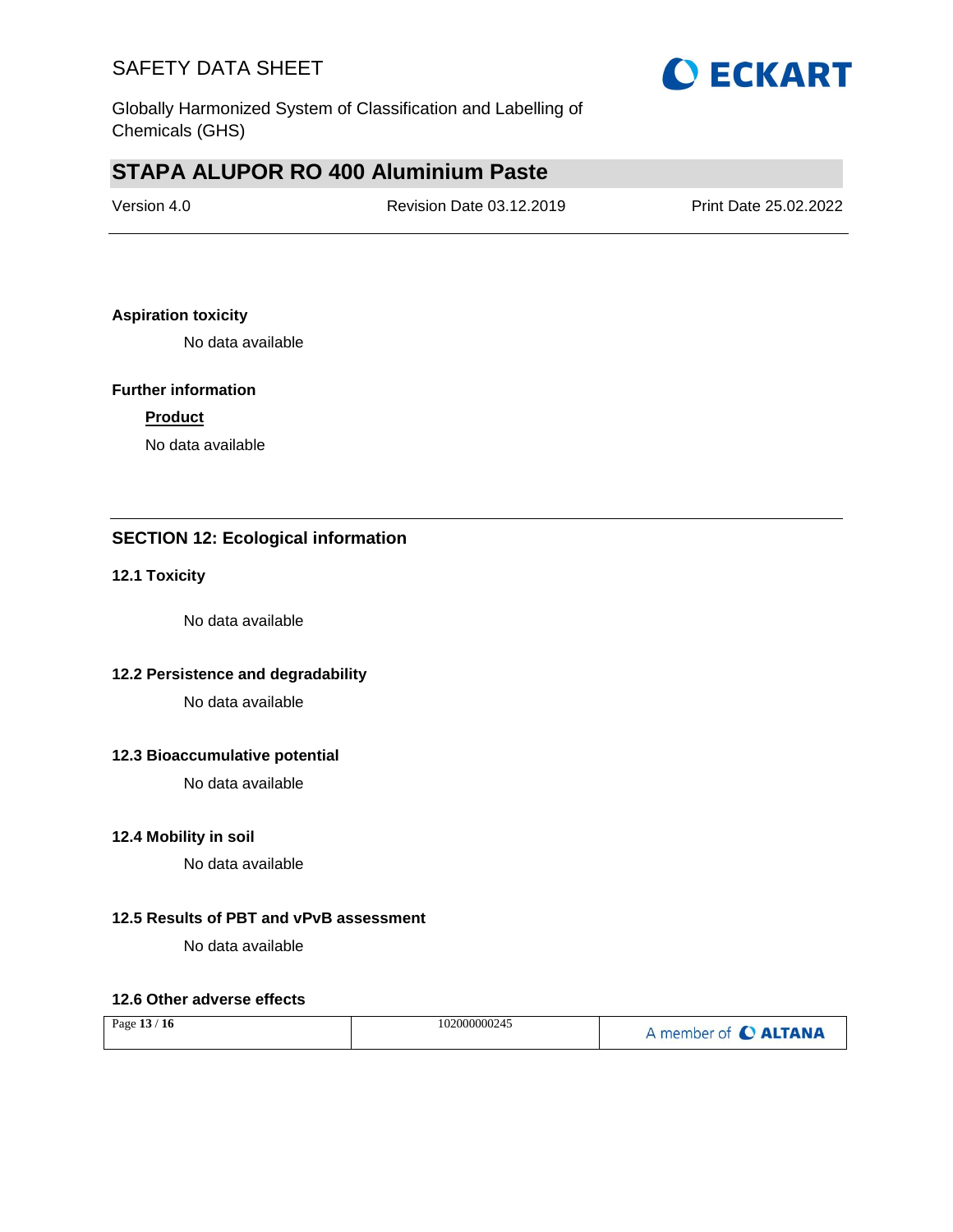

Globally Harmonized System of Classification and Labelling of Chemicals (GHS)

# **STAPA ALUPOR RO 400 Aluminium Paste**

| Version 4.0 | <b>Revision Date 03.12.2019</b> | <b>Print Date 25.02.2022</b> |
|-------------|---------------------------------|------------------------------|
|             |                                 |                              |

### **Product:**

Additional ecological information

: No data available

### **SECTION 13: Disposal considerations**

#### **13.1 Waste treatment methods**

| Product                | : Do not dispose of waste into sewer.<br>Do not contaminate ponds, waterways or ditches with<br>chemical or used container.<br>Send to a licensed waste management company. |
|------------------------|-----------------------------------------------------------------------------------------------------------------------------------------------------------------------------|
| Contaminated packaging | : Empty remaining contents.<br>Dispose of as unused product.<br>Do not re-use empty containers.                                                                             |

### **SECTION 14: Transport information**

- **14.1 UN number**
- **14.2 Proper shipping name**
- **14.3 Transport hazard class**
- **14.4 Packing group**
- **14.5 Environmental hazards**

### **14.6 Special precautions for user**

| Page 14 / 16 | 102000000245 | A member of C ALTANA |
|--------------|--------------|----------------------|
|              |              |                      |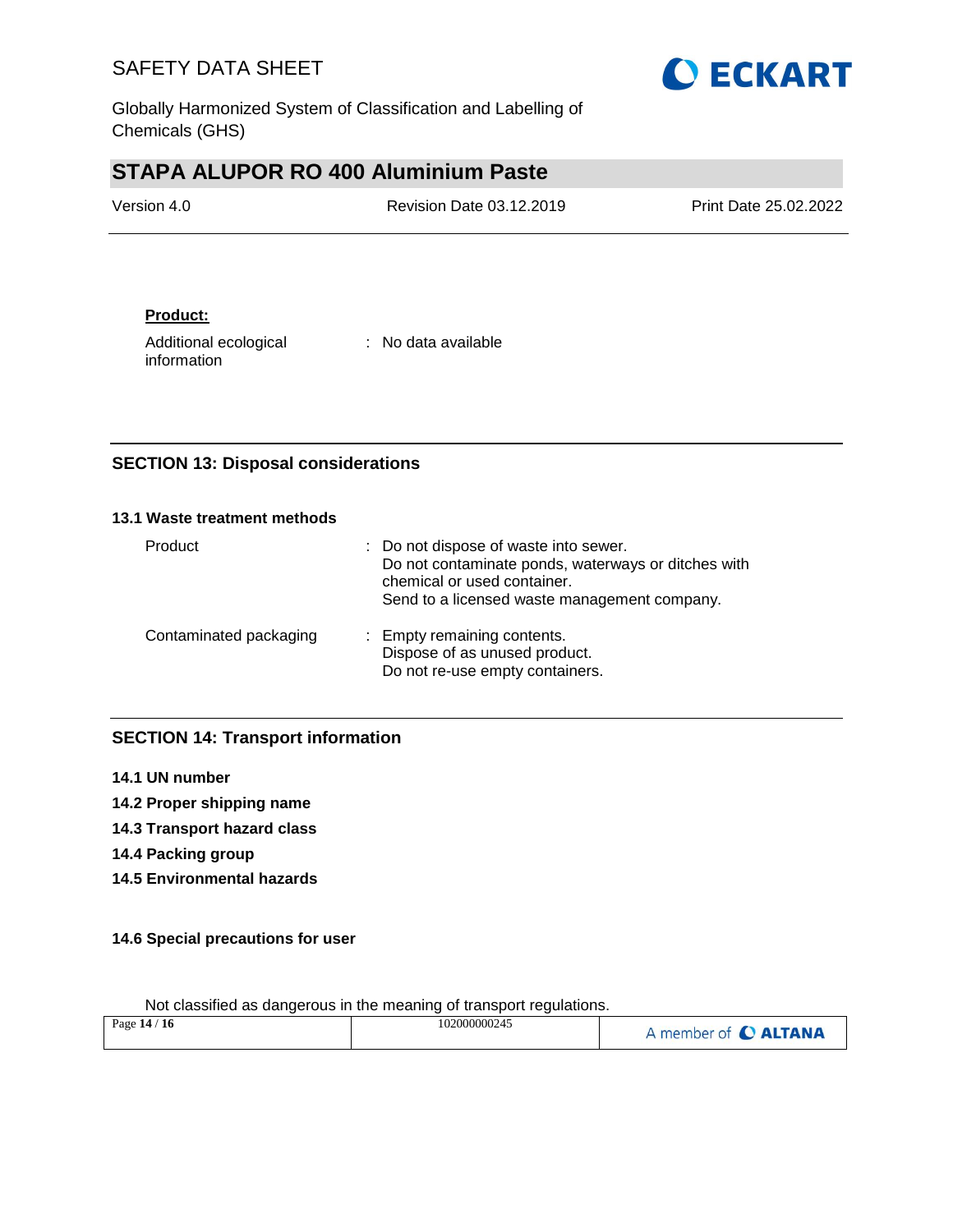

# **STAPA ALUPOR RO 400 Aluminium Paste**

| Version 4.0 | Revision Date 03.12.2019 | Print Date 25.02.2022 |
|-------------|--------------------------|-----------------------|
|             |                          |                       |

#### **14.7 Transport in bulk according to Annex II of MARPOL 73/78 and the IBC Code**

No data available

#### **SECTION 15: Regulatory information**

#### **15.1 Safety, health and environmental regulations/legislation specific for the substance or mixture**

| <b>Prohibition/Restriction</b><br>REACH - Candidate List of Substances of Very High<br>Concern for Authorisation (Article 59). | : Not applicable |
|--------------------------------------------------------------------------------------------------------------------------------|------------------|
| <b>Prohibition/Restriction</b><br>Regulation (EC) No 1005/2009 on substances that<br>deplete the ozone layer                   | : Not applicable |
| <b>Prohibition/Restriction</b><br>Regulation (EC) No 850/2004 on persistent organic<br>pollutants                              | : Not applicable |

#### **15.2 Chemical safety assessment**

No data available

### **SECTION 16: Other information**

#### **Full text of H-Statements**

| H228             | : Flammable solid.      |
|------------------|-------------------------|
| H <sub>302</sub> | : Harmful if swallowed. |

| Page 15 / 16 | 102000000245 | A member of C ALTANA |
|--------------|--------------|----------------------|
|--------------|--------------|----------------------|